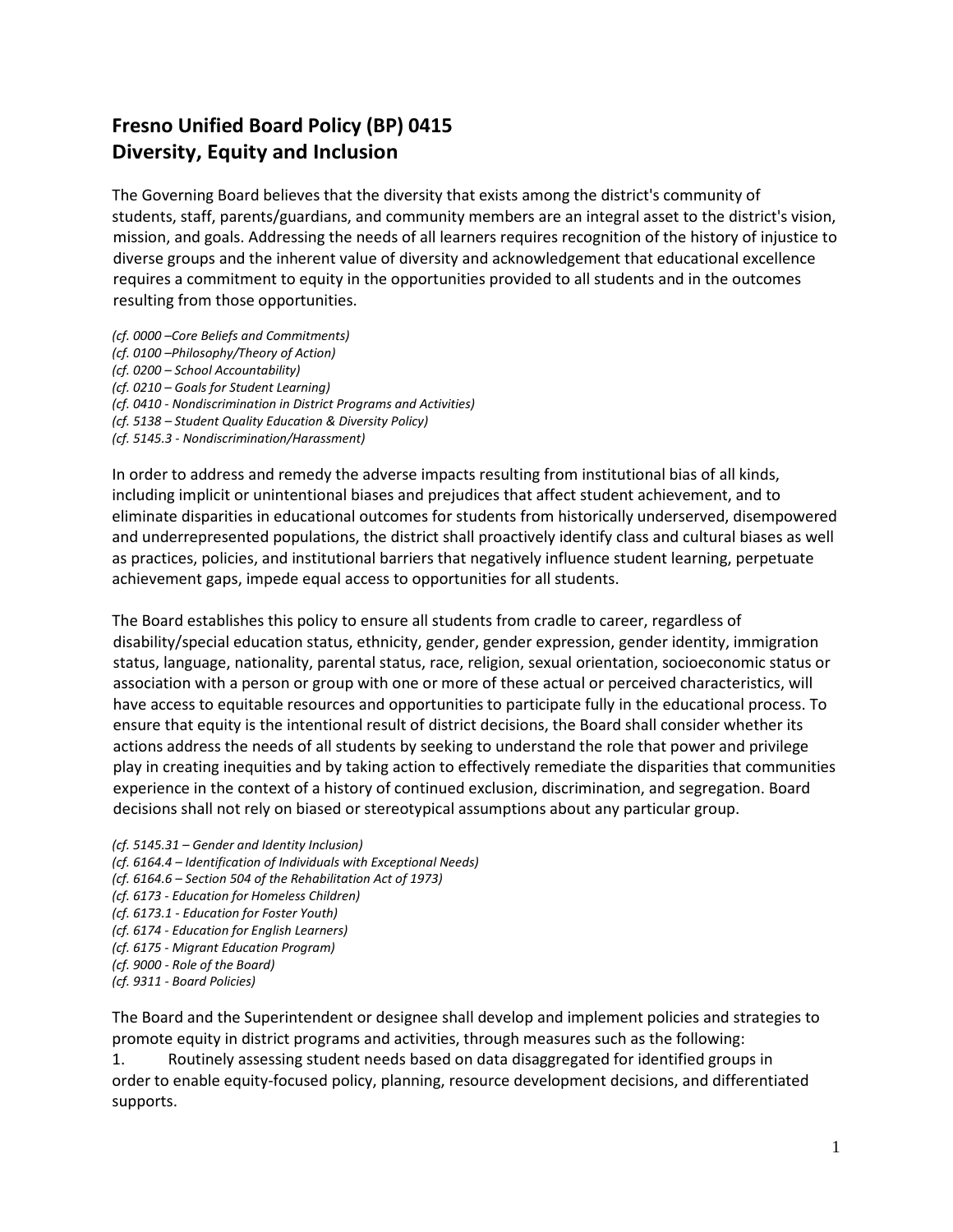*(cf. 0460 - Local Control and Accountability Plan) (cf. 6162.5 - Student Assessment)*

2. Analyzing expenditures and allocating financial and human resources in a manner that provides all students with equitable access to district programs, support services, and opportunities for success and promotes equity and inclusion in the district. Such resources include access to high-quality administrators, teachers, and other school personnel; funding; technology, equipment, textbooks, and other instructional materials; facilities; and community resources or partnerships.

*(cf. 0440 - District Technology Plan) (cf. 3100 - Budget) (cf. 4113 - Assignment) (cf. 7110 - Determining Needs)*

3. Enabling and encouraging all students to enroll in, participate in, and complete curricular/extracurricular courses, advanced college preparation programs, and other student activities.

*(cf. 6143 - Courses of Study) (cf. 6145 - Extracurricular and Co-Curricular Activities)*

4. Investing in building an equitable, diverse, and inclusive positive school climate that uses an asset lens to promote student and parent engagement, safety, develop cultural humility, enhance proficiency, and provide academic, social emotional and behavioral supports for all students.

*(cf. 0450 – Comprehensive Safety Plan) (cf. 5131.2– Anti-Bullying) (cf. 5137 - Positive School Climate) (cf. 5142 – Safety)*

5. Adopting curriculum and instructional materials, that accurately reflects and celebrates the diversity by providing a historical understanding of the injustice of exclusion and our journey to equity and inclusion for all student groups.

*(cf. 6141 - Curriculum Development and Evaluation) (cf. 6161.1 - Selection and Evaluation of Instructional Materials)*

6. Providing and/or collaborating with local agencies and community groups to and ensure the availability of necessary support services for all students.

*(cf. 1230 – School Connected Organizations) (cf. 1400 - Relations Between Other Governmental Agencies and the Schools) (cf. 1410 – Local Agencies) (cf. 1700 – Relations Between Private Industry and the Schools) (cf. 6164.2 - Guidance Services) (cf. 6164.5 - Student Success Teams) (cf. 6179 - Supplemental Instruction)*

7. Conducting program evaluations that focus on equity, diversity, and inclusion that address the academic, social emotional and behavioral outcomes and performance of all students on all indicators.

8. Promoting the employment, inclusion, and retention of a diverse staff that reflect the student demographics of the community.